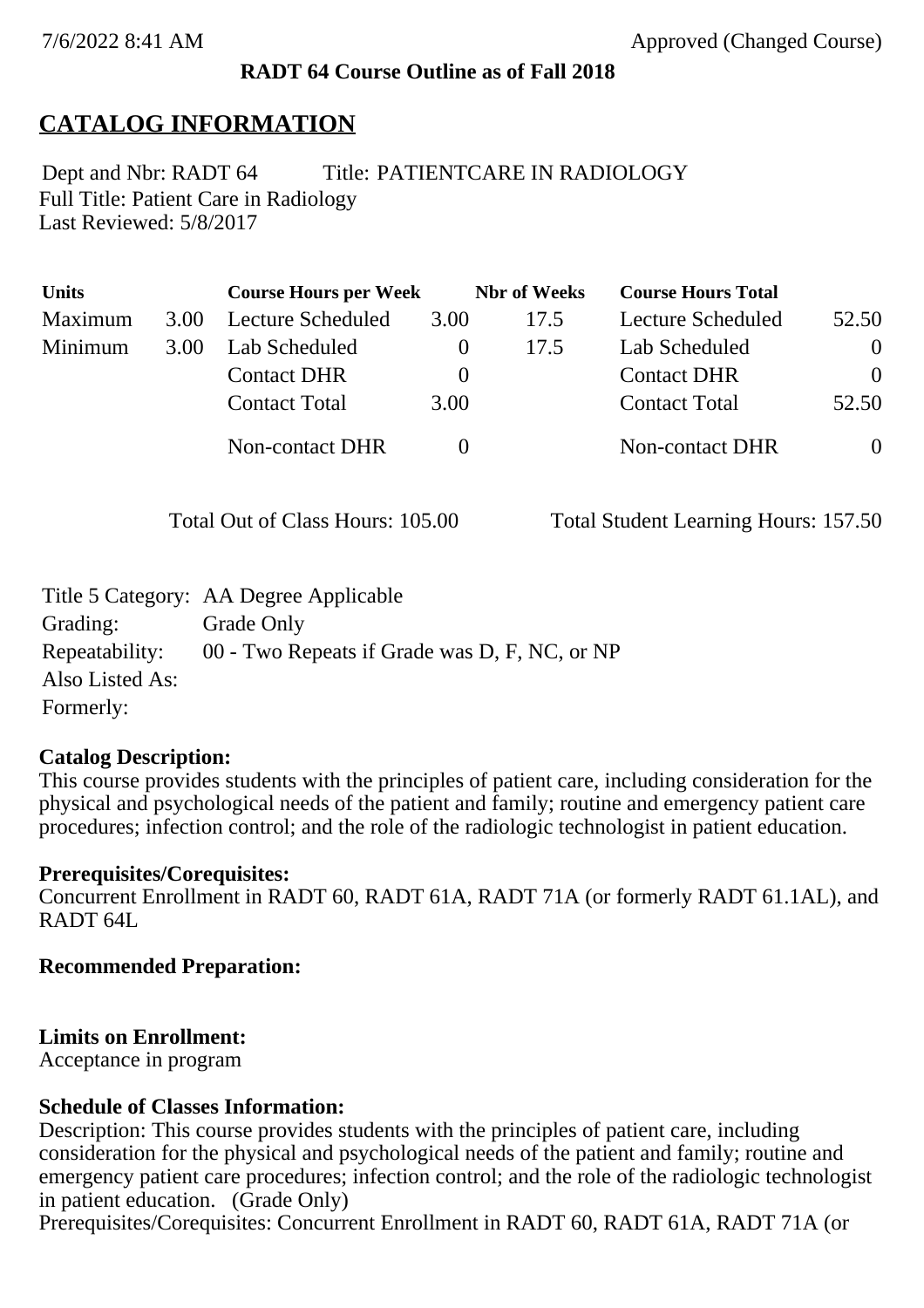formerly RADT 61.1AL), and RADT 64L Recommended: Limits on Enrollment: Acceptance in program Transfer Credit: CSU; Repeatability: Two Repeats if Grade was D, F, NC, or NP

# **ARTICULATION, MAJOR, and CERTIFICATION INFORMATION:**

| <b>AS Degree:</b><br><b>CSU GE:</b> | Area<br><b>Transfer Area</b>                 |            | Effective:<br>Effective: | Inactive:<br>Inactive:<br>Inactive: |  |
|-------------------------------------|----------------------------------------------|------------|--------------------------|-------------------------------------|--|
| IGETC:                              | <b>Transfer Area</b>                         |            | Effective:               |                                     |  |
|                                     | <b>CSU Transfer:</b> Transferable Effective: |            | <b>Fall 1981</b>         | Inactive:                           |  |
| <b>UC</b> Transfer:                 |                                              | Effective: |                          | Inactive:                           |  |

**CID:**

## **Certificate/Major Applicable:**

[Both Certificate and Major Applicable](SR_ClassCheck.aspx?CourseKey=RADT64)

# **COURSE CONTENT**

## **Student Learning Outcomes:**

Upon completion of the course, students will be able to:

- 1. List the responsibilities and scope of practice of a radiologic technologist.
- 2. Define infection control as put in practice in Radiology.
- 3. Describe the difference between medical and surgical asepsis and their practices.

## **Objectives:**

By the end of this course students will be able to:

- 1. List responsibilities of a health care facility and the radiographer.
- 2. Describe and demonstrate good principles of body mechanics, patient transfer and restraint.
- 3. Describe the administration of parenteral fluids.
- 4. Discuss procedures for assuring security of patient records.
- 5. List ethical, emotional, and physical aspects of dying and support mechanisms available to the terminally ill patients.
- 6. Define medical and surgical asepsis, antiseptics, disinfectants, sterile/clean/contaminated areas.
- 7. Describe methods of sterilization.
- 8. Define infectious pathogens, communicable diseases, and hospital-acquired or associated infections.
- 9. Describe the practice of universal precautions, isolation procedures, and infection control.
- 10. Discuss psychological considerations for management of patients.
- 11. Identify symptoms and treatment of cardiac arrest, anaphylactic shock, convulsions, seizure, hemorrhage, apnea, aspiration, fractures, diabetic coma, and insulin shock.
- 12. Discuss the use of medical emergency equipment and supplies.
- 13. Define and identify categories of contrast media.
- 14. Describe techniques for administration of contrast media.
- 15. Define communication modes and identify communication problems and their intervention.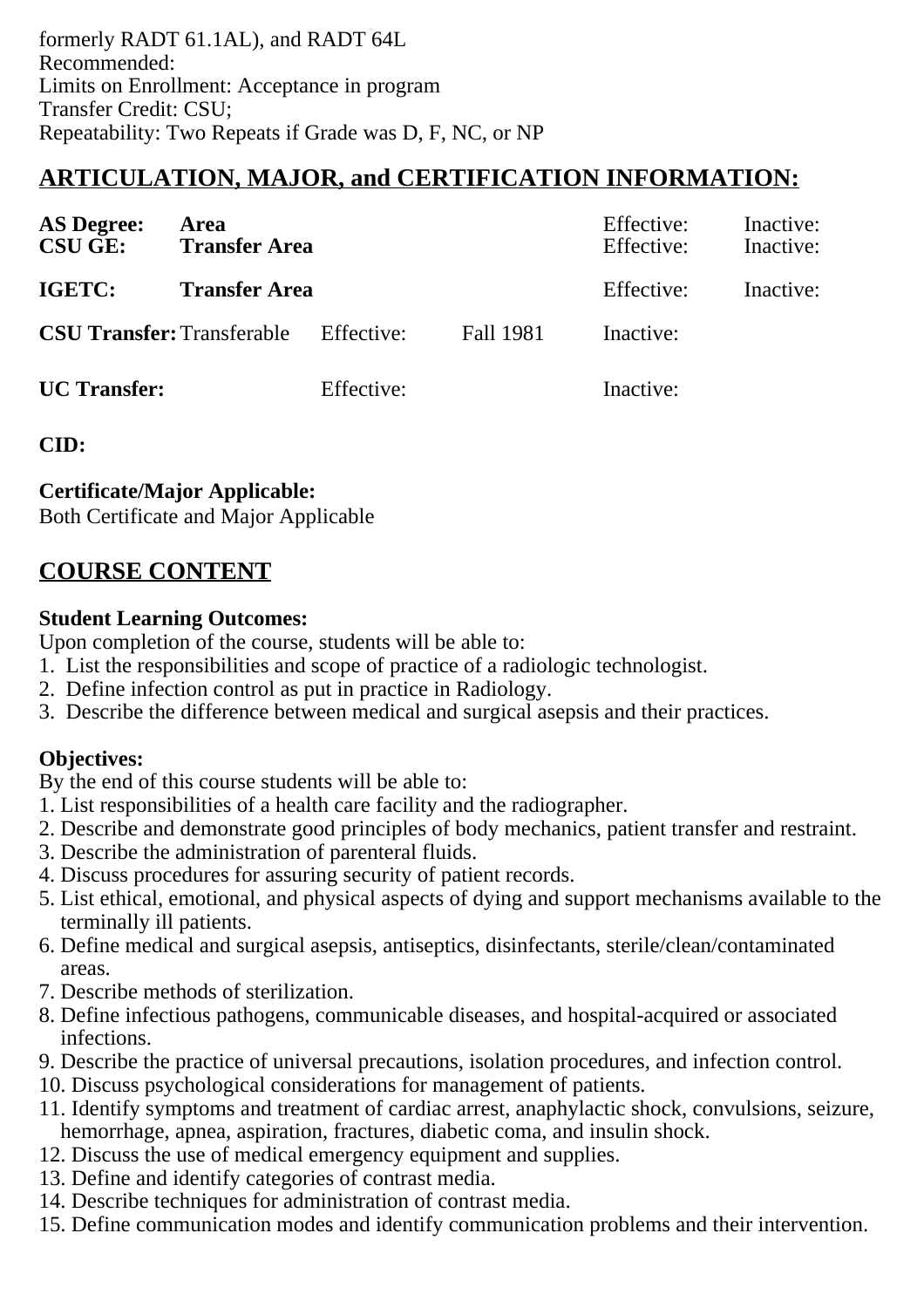- 16. Recognize various drugs and related use in Radiology.
- 17. List the contents of an emergency drug box.

## **Topics and Scope:**

- I. Principles of Patient Care in Medical Imaging
	- A. Effective communication
	- B. Psychology considerations (death & factors affecting emotional responses)
	- C. Body mechanics
	- D. Medical and surgical asepsis
	- E. Administration of barium, medications and contrast media
	- F. Infection control
	- G. Isolation techniques
	- H. Vital signs assessment
	- I. Safe tube handling
	- J. Urinary collection
	- K. Fluid administration
	- L. Oxygen administration
	- M. Standard precautions
	- N. Patient Education
	- O. Developing professional attitudes
	- P. Patient support services
	- Q. Patient identification methods
	- R. Normal lab values
	- S. Implanted devices
	- T. Pain assessment
- II. Medico-legal Aspects of Patient Care in Medical Imaging
	- A. Patient as consumer
	- B. Organization of hospital and Radiology department
	- C. Medical records and images
	- D. Informed and implied consents
- III. Radiation Protection
	- A. Patients
	- B. Self
	- C. Others
- IV. Pharmacology in Medical Imaging
	- A. Contrast media
	- B. Medication
	- C. Injection modes
	- D. Crash cart (emergency drug box)
- V. Documentation
	- A. Health Insurance Portability and Accountability Act (HIPAA)
	- B. Patient's rights
- VI. Symptoms of and Treatment
	- A. Cardiac arrest
	- B. Anaphylactic shock
	- C. Convulsions
	- D. Seizure
	- E. Hemorrhage
	- F. Aspiration
	- G. Fractures
	- H. Diabetes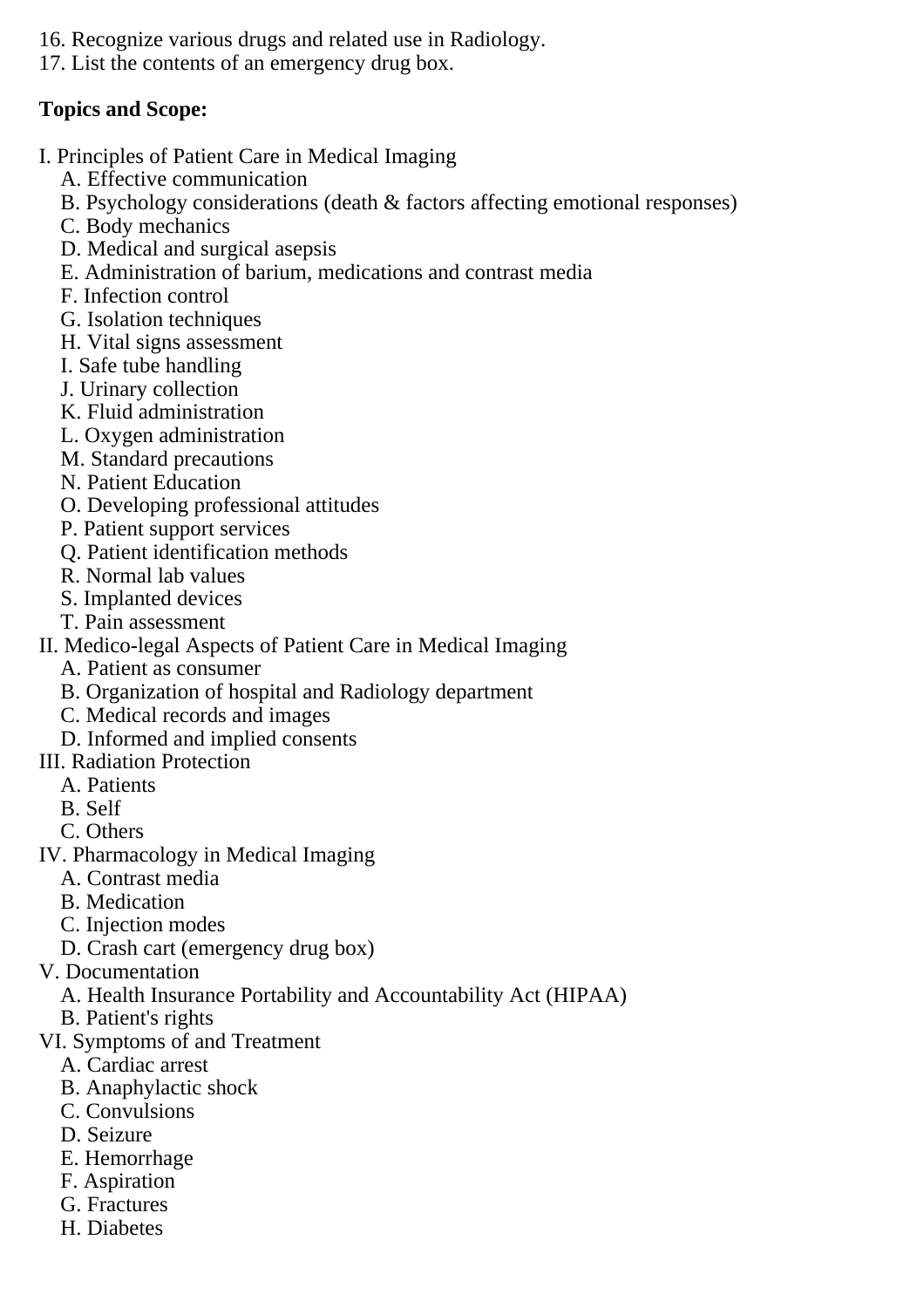- I. Respiratory failure
- J. Airway obstruction
- K. Cerebral vascular accident
- VII. Modes of Communication
	- A. Verbal
	- B. Non-verbal
	- C. Problems
	- D. Intervention
- VIII. Occupational Health and Safety Administration
	- A. Environmental safety
	- B. Magnetic Resonance (MR) safety
- IX. Trauma
	- A. Head injuries
	- B. Spinal injuries
	- C. Wounds
	- D. Burns
- X. Mobile and Surgical Radiography
	- A. Neonatal
	- B. Orthopedic
	- C. Surgical

# **Assignment:**

- 1. Weekly chapter readings (15-20 pages/week)
- 2. Presentation of a report on OSHA implications
- 3. Quizzes (5-7), one mid-term, one final exam

# **Methods of Evaluation/Basis of Grade:**

**Writing:** Assessment tools that demonstrate writing skills and/or require students to select, organize and explain ideas in writing.

None, This is a degree applicable course but assessment tools based on writing are not included because this course includes essay exams that fulfil the writing component of the course.

**Problem Solving:** Assessment tools, other than exams, that demonstrate competence in computational or noncomputational problem solving skills.

**Skill Demonstrations:** All skill-based and physical demonstrations used for assessment purposes including skill performance exams.

Writing  $0 - 0\%$ 

OSHA Report Problem solving and the Problem solving Problem solving and the Problem solving in the Problem solving  $10 - 15\%$ 10 - 15%

None Skill Demonstrations<br>  $\begin{array}{c} \text{Skill,} \\ 0 \text{ - } 0\% \end{array}$  $0 - 0\%$